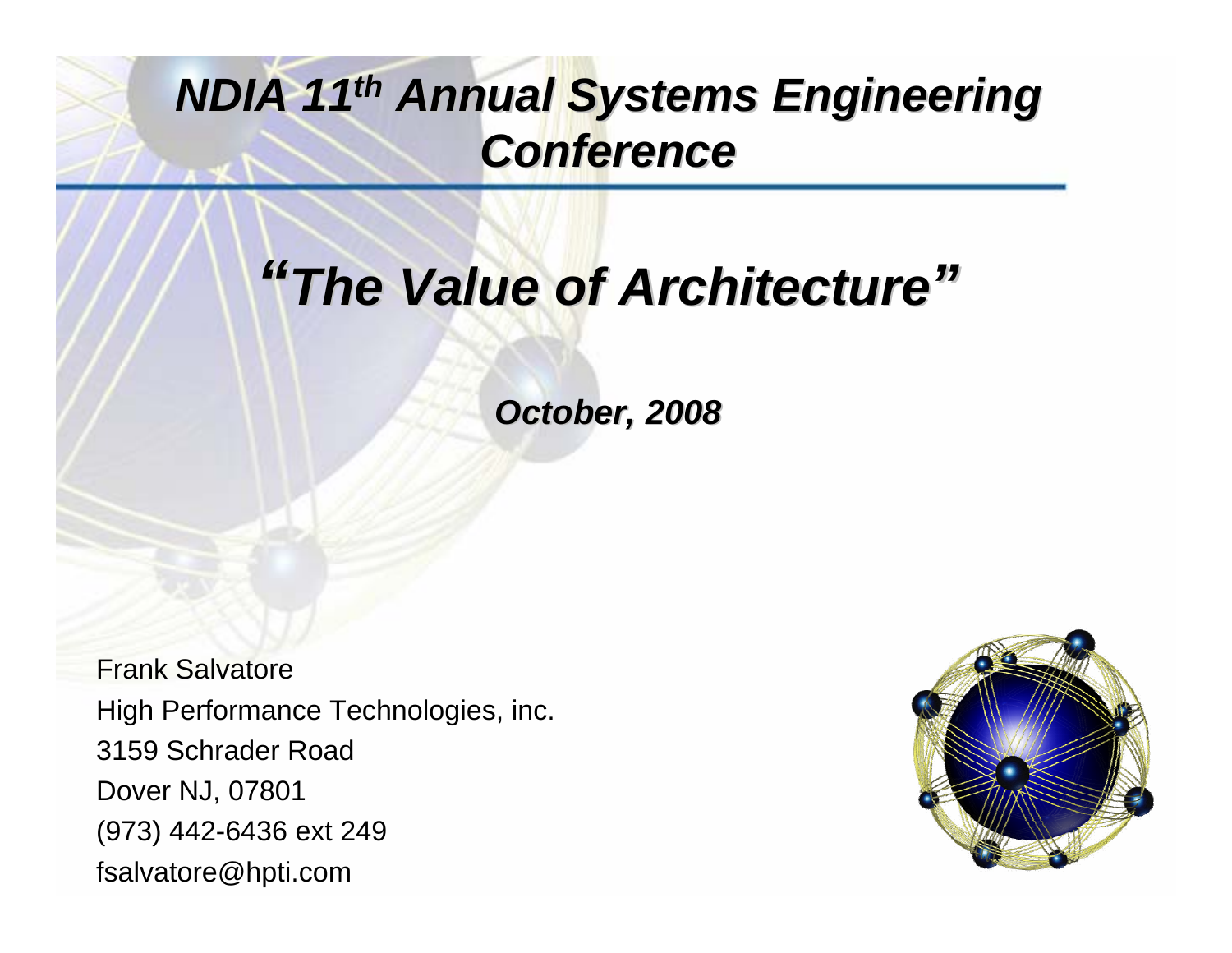## *Outline Outline*

- **Architecture**
- **Operational View**
- **Goal Hierarchy**
- **Process Flow**
- **7.0 Identify and Define Alternatives**
- **Tools Architecture**
- **Summary**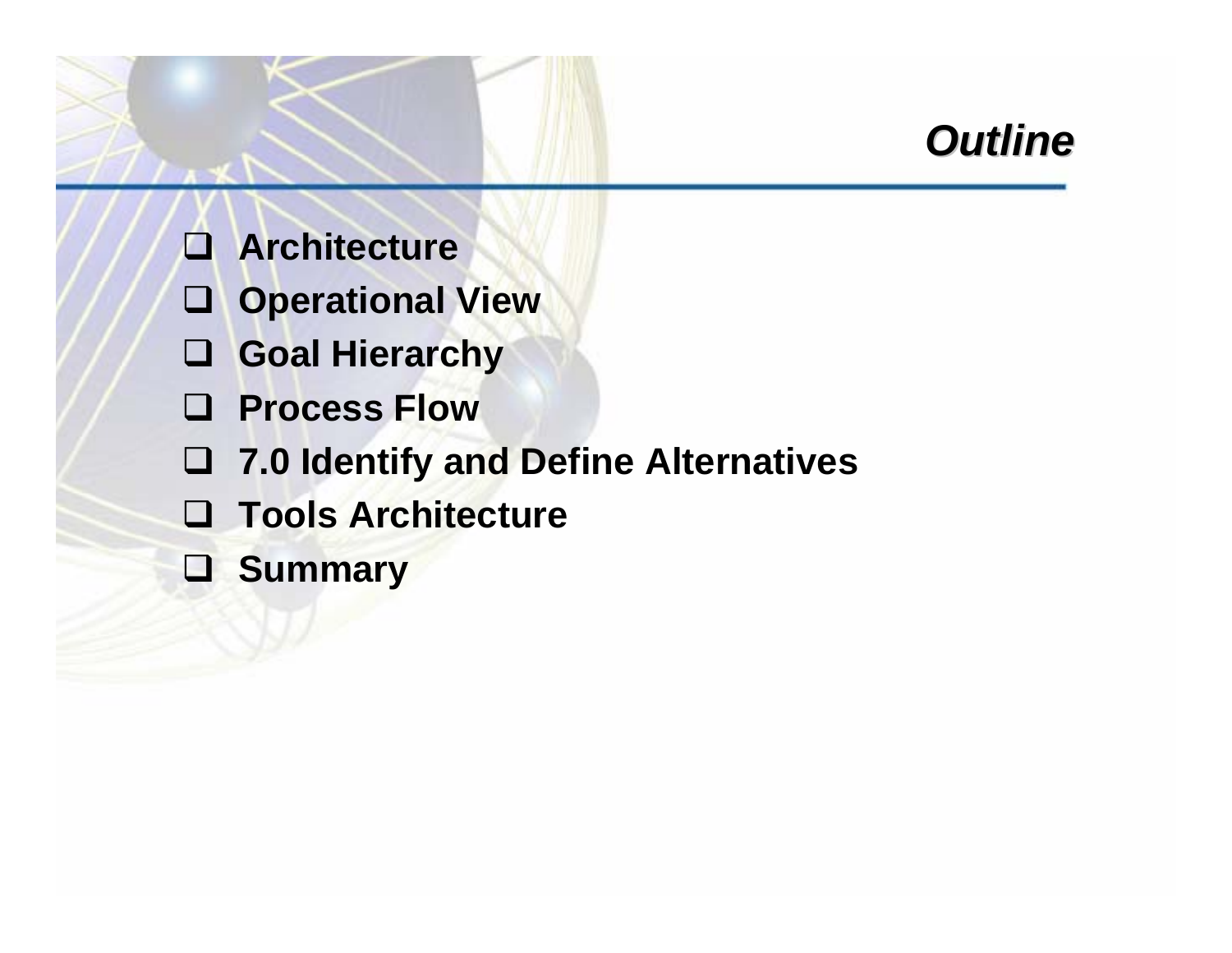**During the systems engineering process architectures are generated to better describe and understand the system**

- **Architectures provide a description of how subsystems join together to form a system.** 
	- Г **The Functional Architecture identifies and structures the allocated functional and performance requirements.**
	- Г **The Physical Architecture depicts the system product by showing how it is broken down into subsystems and components.**
	- **The System Architecture identifies all the products (including enabling products) that are necessary**
	- **Operational Views provide a frame of reference that the project work can be related to.**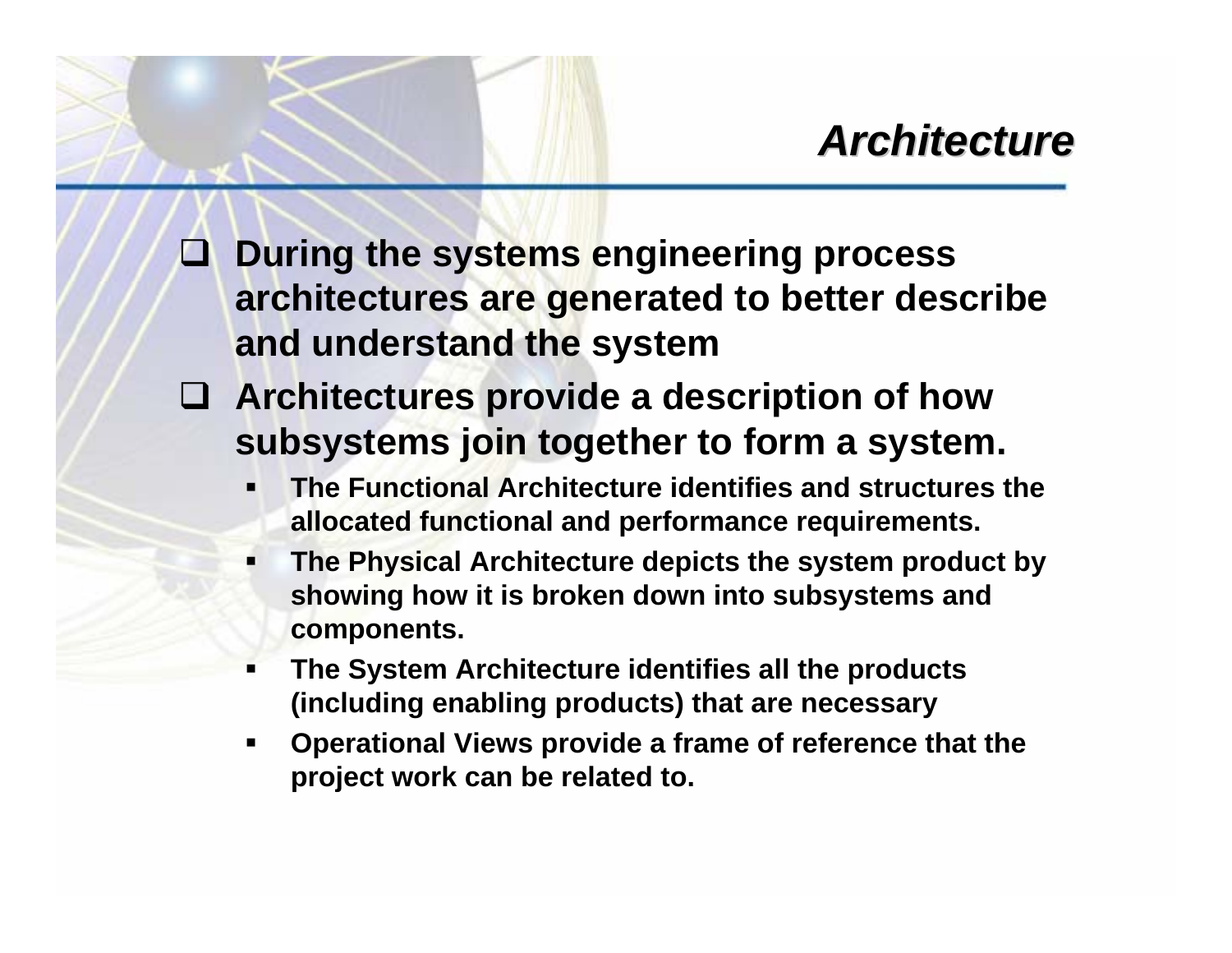## *Operational View Operational View*

**Identify, define, and evaluate potential Universal (Objective) Active Protection System (APS) approaches for the Future Combat System (FCS).**



**Provide decision makers the tools/data to help identify RDECOM's Science and Technology investments needed to get to an objective APS system.**

**An Operational View was key. It gave everyone a common frame of reference to work from when executing their part of the analysis.**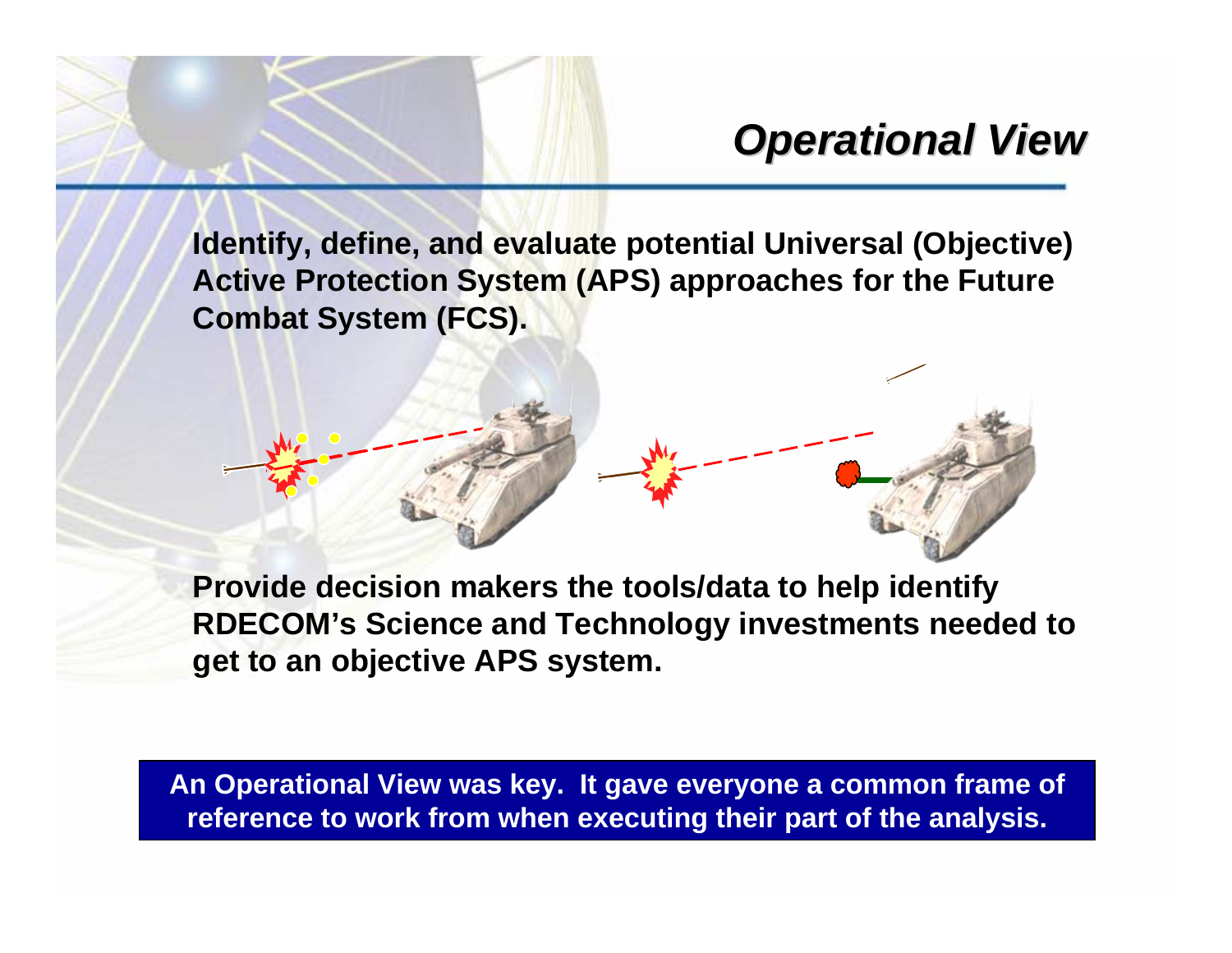### *Goal Hierarchy Goal Hierarchy*



**This was the Goal Hierarchy. Essentially an Arhcitecture. Without it we were not focused on what was important to consider in the trade study**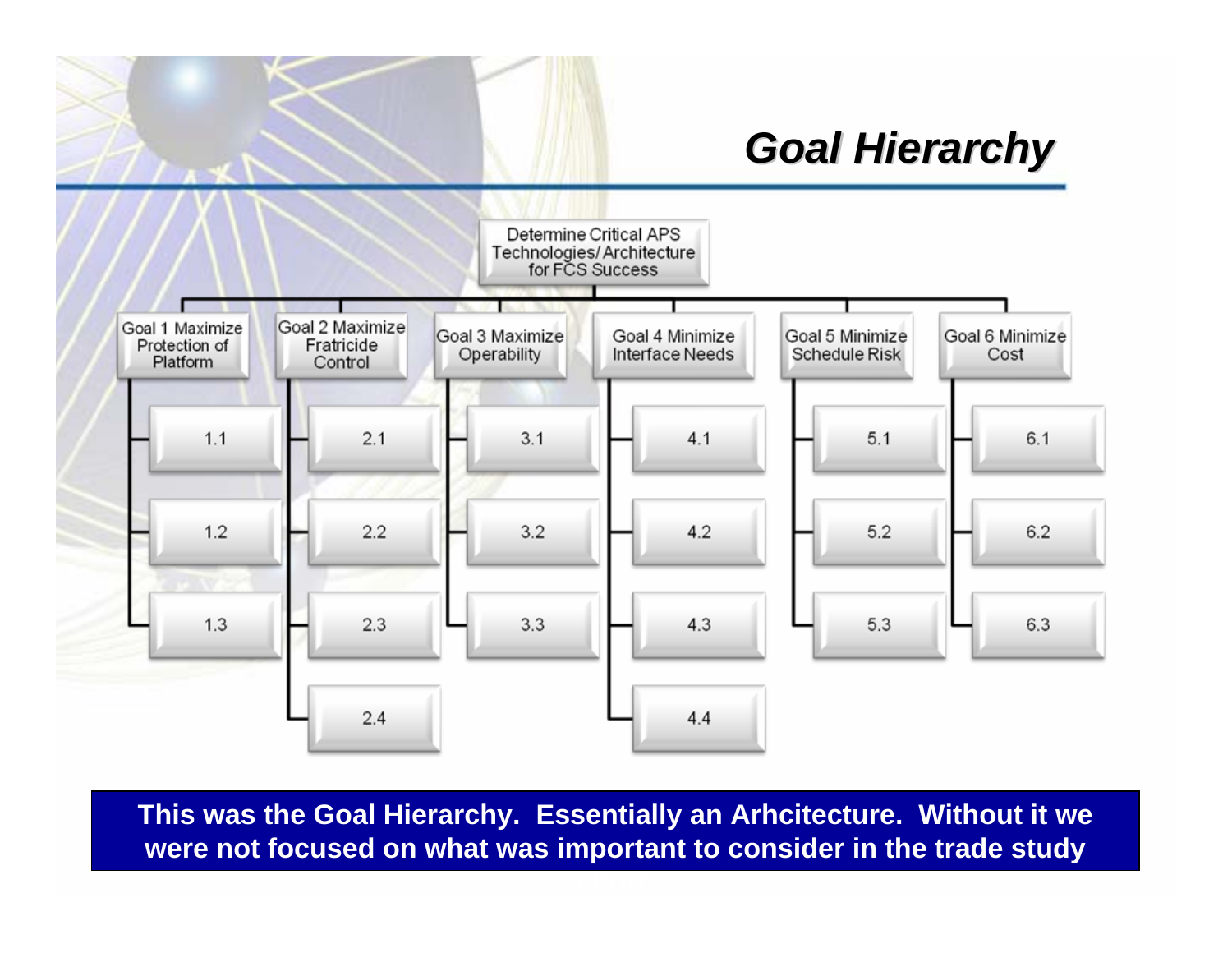#### *Process Flow Process Flow*



**Trade Study Process Flow Diagram was the Process Architecture used. It kept the team aligned and was a central communication tool**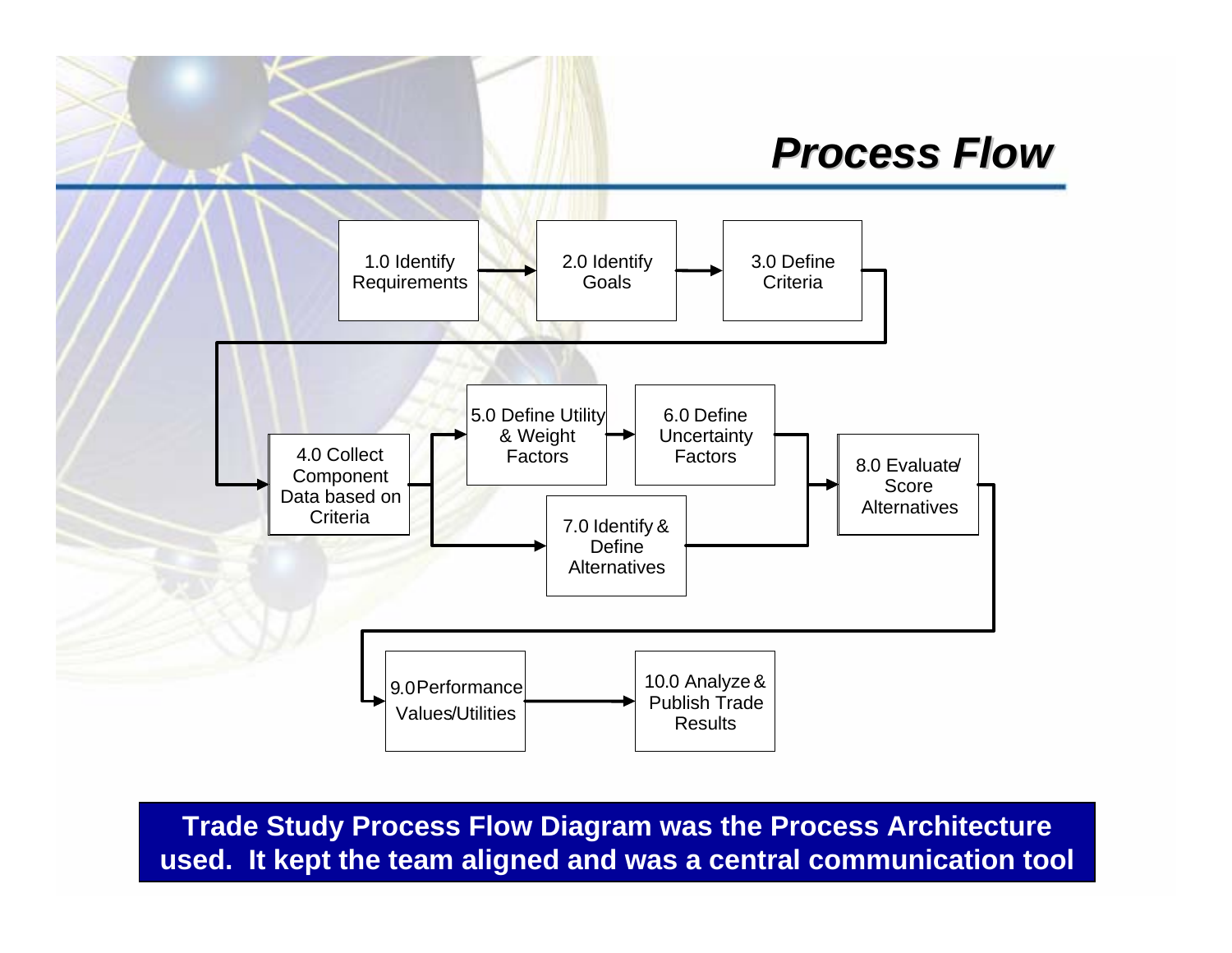#### *7.0 Identify & Define Alternatives 7.0 Identify & Define Alternatives*



**System and Technology Architectures Required!!!!!**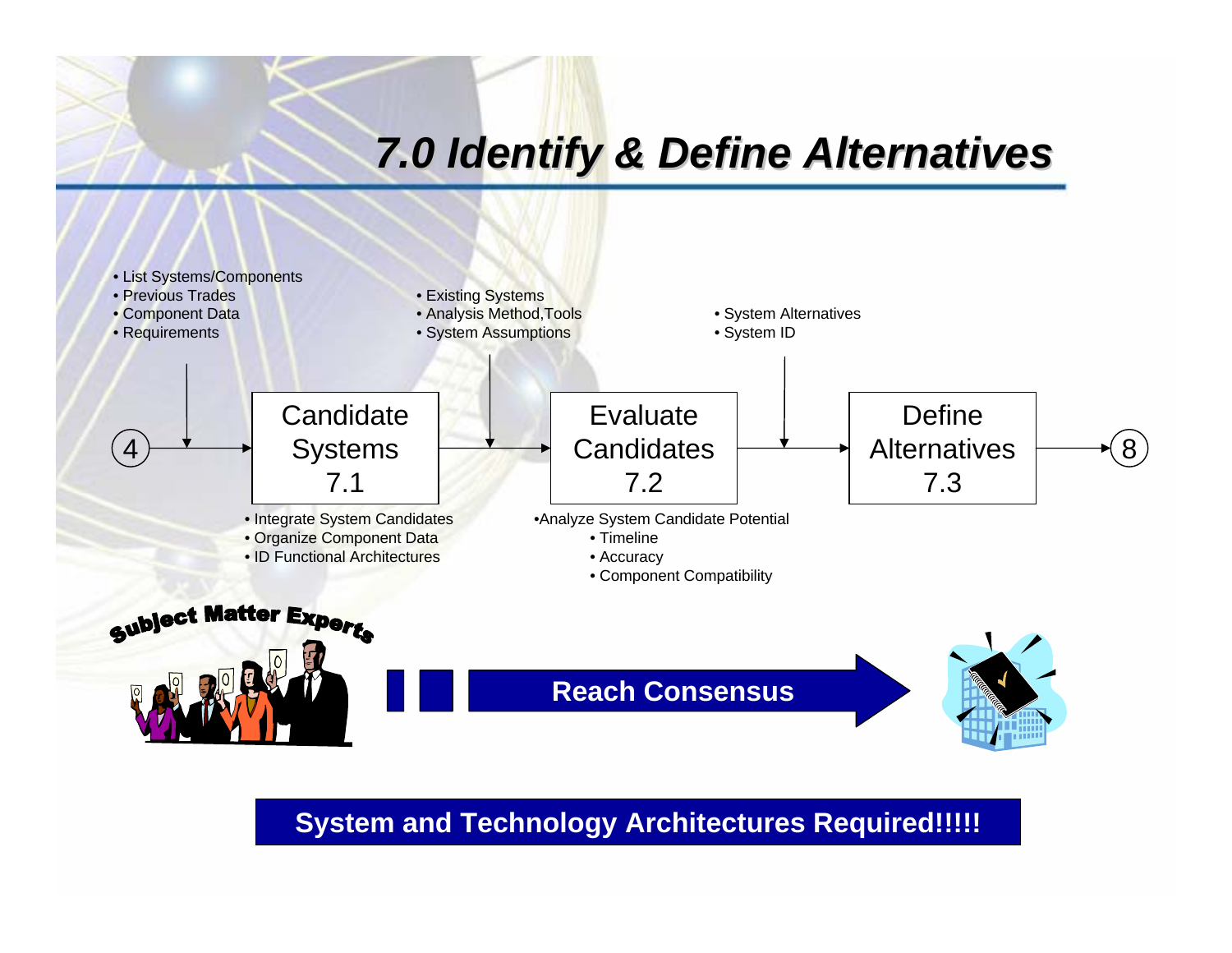## *7.1 Candidate Systems 7.1 Candidate Systems (Physical Architecture) (Physical Architecture)*



**The Physical Architecture was core to understanding the basic construct of an Active Protection System. All 10,080 Systems Evaluate had the same Physical Architectures**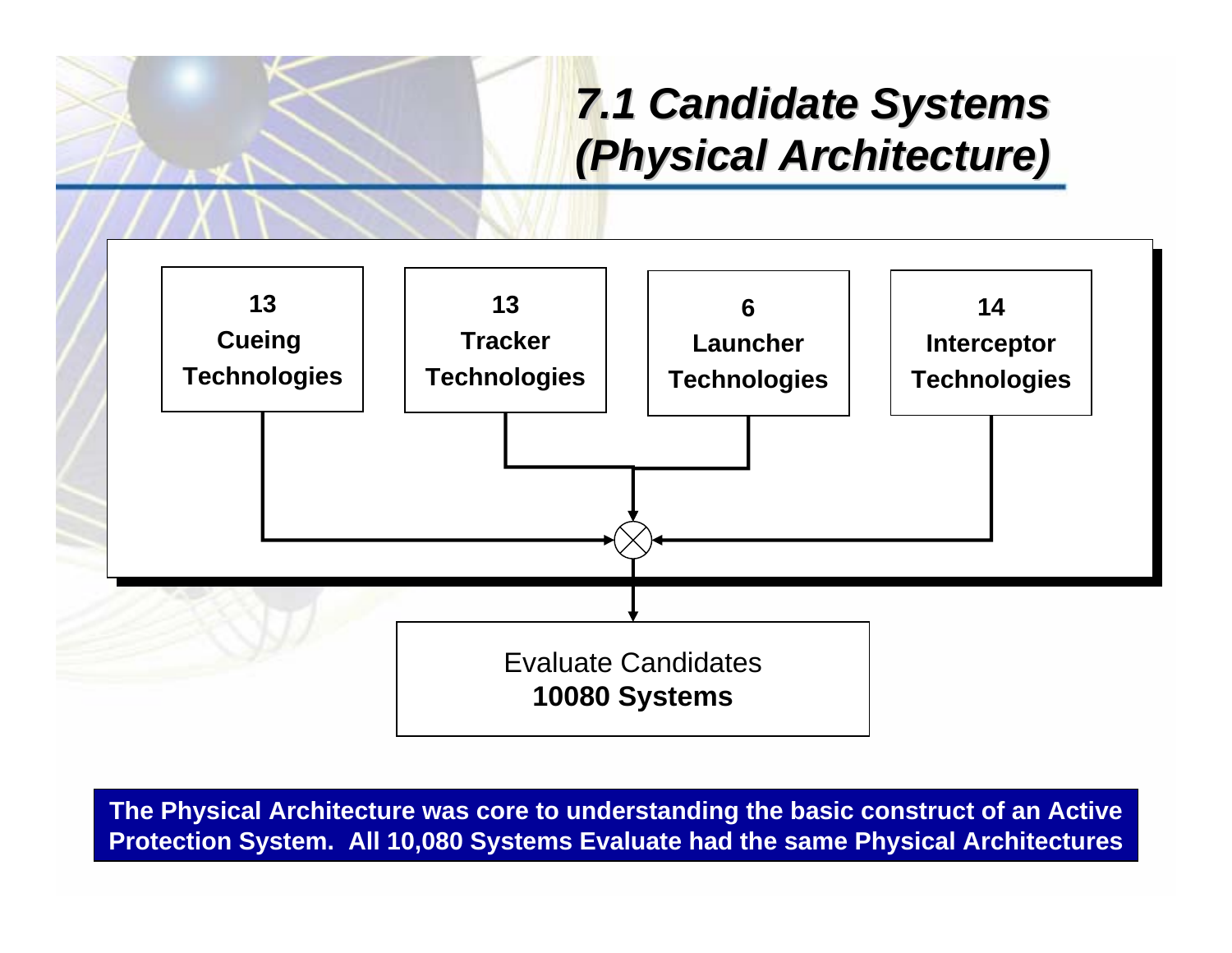## *7.2 Evaluate Candidates 7.2 Evaluate Candidates(Functional Analysis and Allocation) (Functional Analysis and Allocation)*

#### $\Box$  **Major component of the trade study was the Functional Analysis and Allocation (FAA).**

- It allowed for a better understanding of what the technologies could and had to be able to do to satisfy the performance requirements of the system, in what ways they could do it, and to some extent, the priorities and conflicts associated with lower-level functions.
- It provided information essential to optimizing physical solutions.
- Key tools were Functional Flow Block Diagrams, and the Time ■ Line Analysis• List Systems/Components

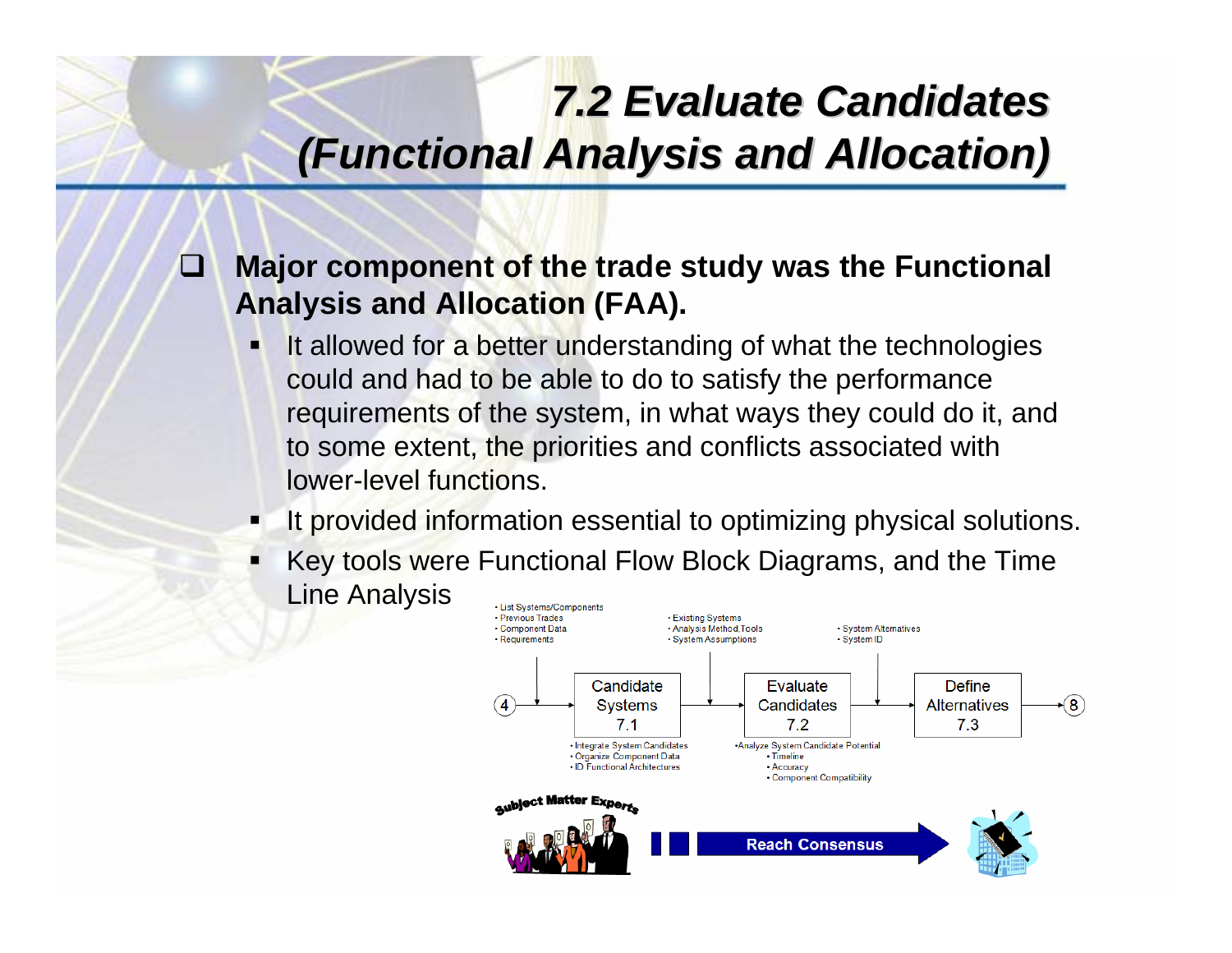## *7.2 Evaluate Candidates 7.2 Evaluate Candidates (System Functions) (System Functions)*

| <b>Function</b>                                   | <b>Definition</b>                                                                                                                                                                                                                   |
|---------------------------------------------------|-------------------------------------------------------------------------------------------------------------------------------------------------------------------------------------------------------------------------------------|
| Detect, Acquire                                   | Measure and report an event not due to ambient noise                                                                                                                                                                                |
| <b>Declare</b>                                    | Measure and report an persistent object that should be tracked                                                                                                                                                                      |
| <b>Classify</b>                                   | Measure and report what the persistent object is either by class or specific<br>type/item.                                                                                                                                          |
| <b>Coarse Track</b>                               | Measure and report an object and determine that it's trajectory point of closest<br>approach to our platform is threatening. Classify and coarse track may be<br>based on the same measured data set and completed at the same time |
| <b>Initial Slew</b>                               | Initial slew of launcher to launch position using fire control solution based on<br>coarse track                                                                                                                                    |
| <b>Initial Tube Selection</b>                     | Initial designation of launch tube or tubes in fixed system that need to be<br>"warmed up" using fire control solution based on coarse track                                                                                        |
| <b>Fine Track</b>                                 | Measure and report a target to enable calculation of a fire control solution                                                                                                                                                        |
| <b>Fine Slew &amp; Fire Control</b>               | Slew launcher to final position and launch an interceptor loaded with any<br>required flight path, terminal guidance, and fuzing information                                                                                        |
| <b>Final Tube Selection &amp; Fire</b><br>Control | Final designation of launch tube in fixed system and launch an interceptor<br>loaded with any required flight path, terminal guidance, and fuzing information                                                                       |

**Established a common vocabulary for understanding and describing how each for the systems studies operated.**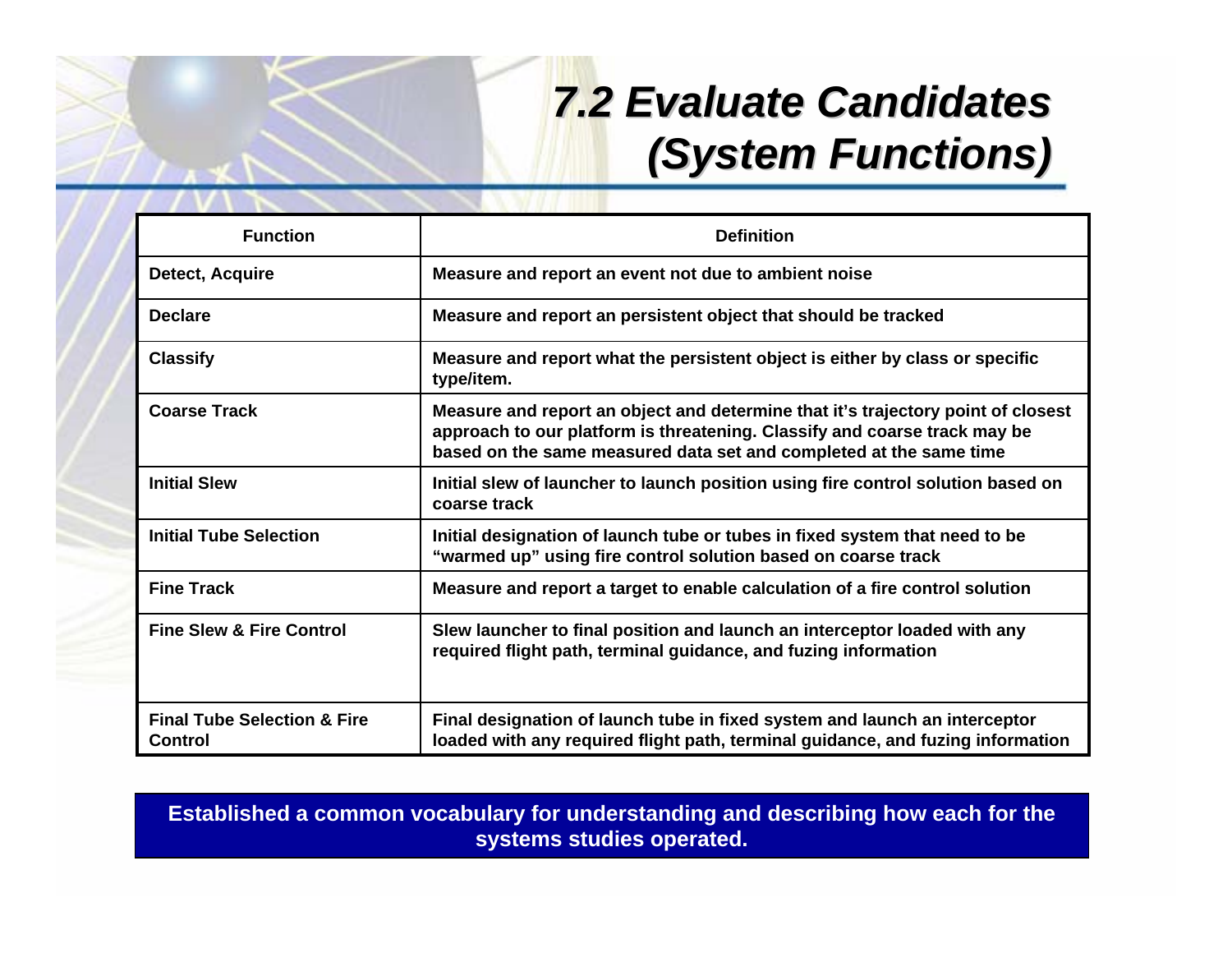## *7.2 Evaluate Candidates 7.2 Evaluate Candidates System Functions (cont.) System Functions (cont.)*

| <b>Function</b>                     | <b>Definition</b>                                                                                                                                     |
|-------------------------------------|-------------------------------------------------------------------------------------------------------------------------------------------------------|
| <b>In-Flight Track</b>              | Measure and report a target trajectory to provide in-flight guidance to an<br>interceptor                                                             |
| No-Op                               | "No operation" - used to designate function not performed                                                                                             |
| <b>In-Flight Guidance</b>           | Propulsion to change flight path of interceptor                                                                                                       |
| <b>Terminal Track</b>               | Measure and report a target trajectory to provide terminal guidance & fuzing<br>updates to an interceptor                                             |
| <b>Terminal Guidance &amp; Fuze</b> | Orient (focus) the warhead to produce the desired effect & initiate the effect at<br>the prescribed time and / or the prescribed distance from target |
| <b>Warhead Effect</b>               | <b>Target negation</b>                                                                                                                                |

**Established a common vocabulary for understanding and describing how each for the systems studies operated.**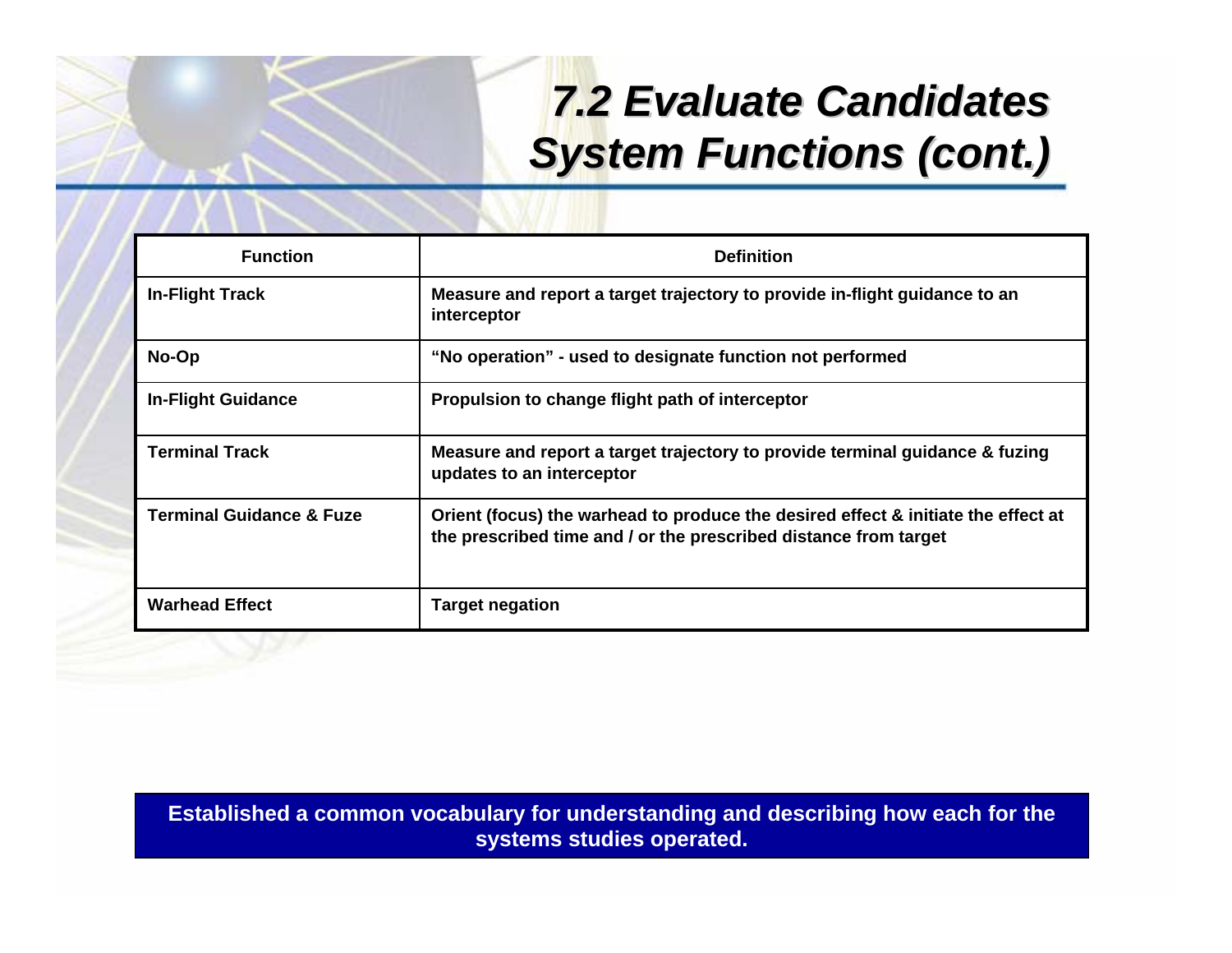#### *7.2 Evaluate Candidates 7.2 Evaluate Candidates*

*Functional Flow Block Diagram (Unguided Interceptor)* 

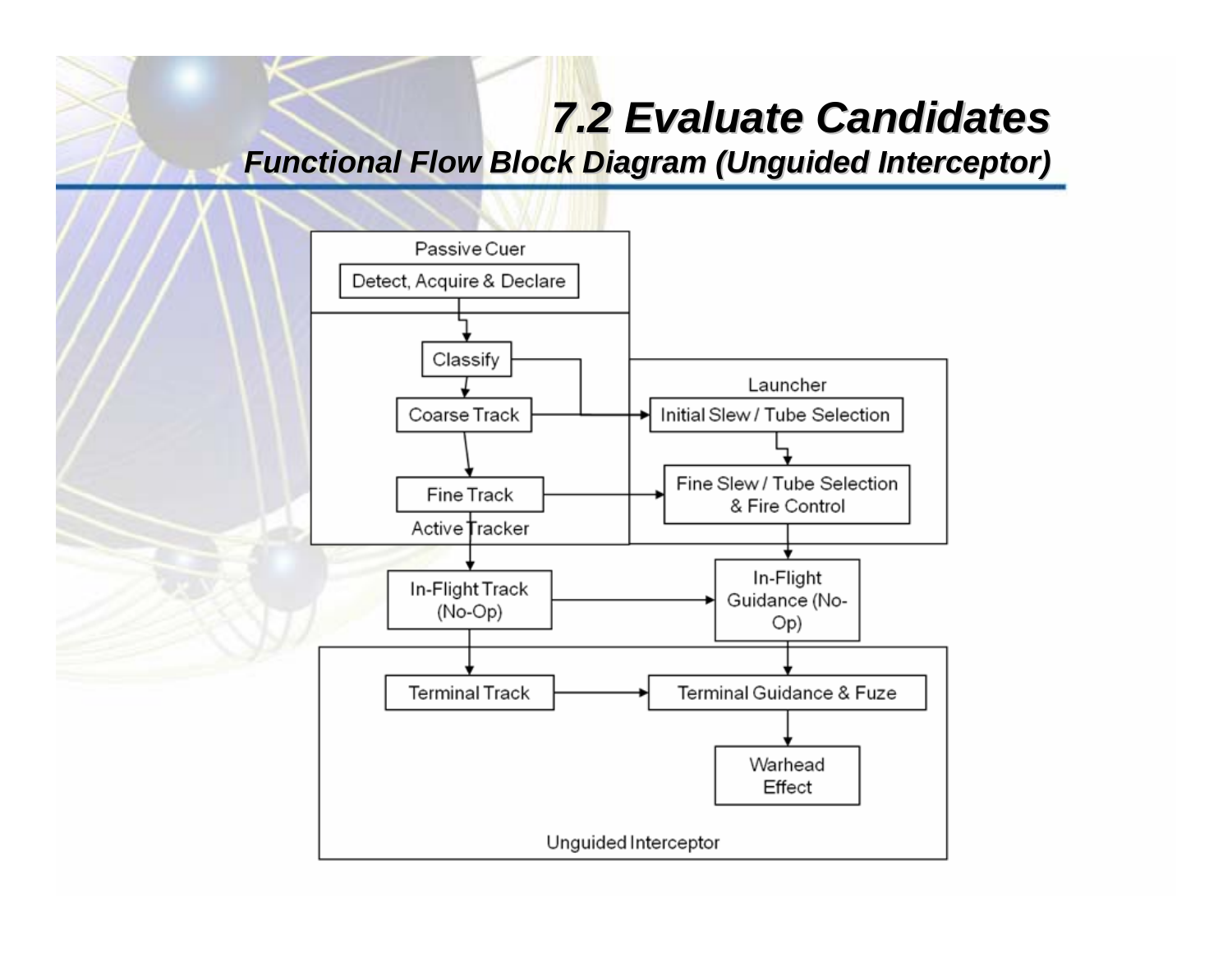#### *7.2 Evaluate Candidates 7.2 Evaluate Candidates*

*Functional Flow Block Diagram (Guided Interceptor) Functional Flow Block Diagram (Guided Interceptor)*

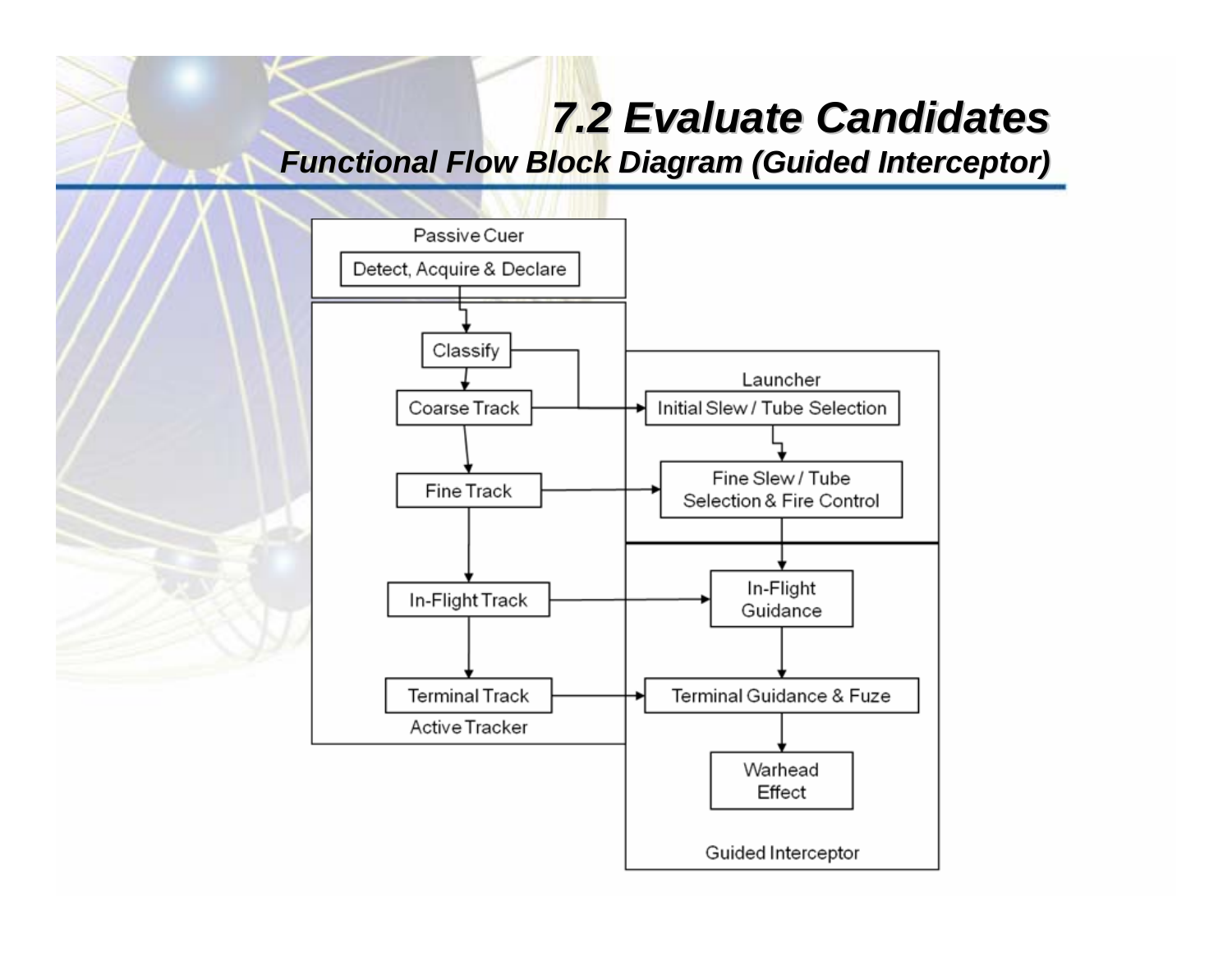## *7.2 Evaluate Candidates 7.2 Evaluate Candidates (Functional to Physical Allocation) Functional to Physical Allocation)*

|                            |                                               |                         |                                      | Architectures for Unguided Interceptors |                          | Architectures for Guided Interceptors |                               |                                    |                          |  |  |
|----------------------------|-----------------------------------------------|-------------------------|--------------------------------------|-----------------------------------------|--------------------------|---------------------------------------|-------------------------------|------------------------------------|--------------------------|--|--|
|                            |                                               | U1                      | U <sub>2</sub>                       | U3                                      | U <sub>4</sub>           | G1                                    | G <sub>2</sub>                | G <sub>3</sub>                     | G4                       |  |  |
| System<br><b>Functions</b> | Detect, Acquire & Declare                     | Passive Cuer            | Passive Cuer<br>/ Coarse<br>Tracker  | Passive Cuer                            |                          | Passive Cuer                          | Passive Cuer                  | Passive Cuer                       | Active Cuer /<br>Tracker |  |  |
|                            | Classify                                      | <b>Active Tracker</b>   |                                      | Passive or<br><b>Active Coarse</b>      | Active Cuer /<br>Tracker | <b>Active Trackerl</b>                | / Coarse<br>Tracker           | Passive or<br><b>Active Coarse</b> |                          |  |  |
|                            | Coarse Track                                  |                         |                                      | Tracker                                 |                          |                                       |                               | Tracker                            |                          |  |  |
|                            | Initial Slew / Tube<br>Selection              | Launcher                | Launcher                             | Launcher                                | Launcher                 | Launcher                              | Launcher<br>Launcher          |                                    | Launcher                 |  |  |
|                            | Fine Track                                    | <b>Active Tracker</b>   | <b>Active Fine</b><br><b>Tracker</b> | <b>Active Fine</b><br>Tracker           | Active Cuer /<br>Tracker | <b>Active Tracker</b>                 | <b>Active Fine</b><br>Tracker | <b>Active Fine</b><br>Tracker      | Active Cuer /<br>Tracker |  |  |
|                            | Final Slew / Tube Selection<br>& Fire Control | Launcher                | Launcher                             | Launcher                                | Launcher                 | Launcher                              | Launcher                      | Launcher                           | Launcher                 |  |  |
|                            | In-Flight Track                               | <b>None</b>             | <b>None</b>                          | <b>None</b>                             | None                     | <b>Active Tracker</b>                 | <b>Active Fine</b><br>Tracker | <b>Active Fine</b><br>Tracker      | Active Cuer /<br>Tracker |  |  |
|                            | In-Flight Guidance                            |                         |                                      |                                         |                          | Guided<br>Interceptor                 | Guided<br>Interceptor         | Guided<br>Interceptor              | Guided<br>Interceptor    |  |  |
|                            | Terminal Track                                |                         | Unquided<br>Interceptor              | Unguided<br>Interceptor                 |                          | <b>Active Tracker</b>                 | <b>Active Fine</b><br>Tracker | <b>Active Fine</b><br>Tracker      | Active Cuer /<br>Tracker |  |  |
|                            | Terminal Guidance & Fuze                      | Unguided<br>Interceptor |                                      |                                         | Unguided<br>Interceptor  | Guided                                | Guided                        | Guided                             | Guided                   |  |  |
|                            | Warhead Effect                                |                         |                                      |                                         |                          | Interceptor                           | Interceptor                   | Interceptor                        | Interceptor              |  |  |

**Functional allocation to physical components provided context for data provided on specific components and was critical in both the Timeline and Accuracy Analysis.**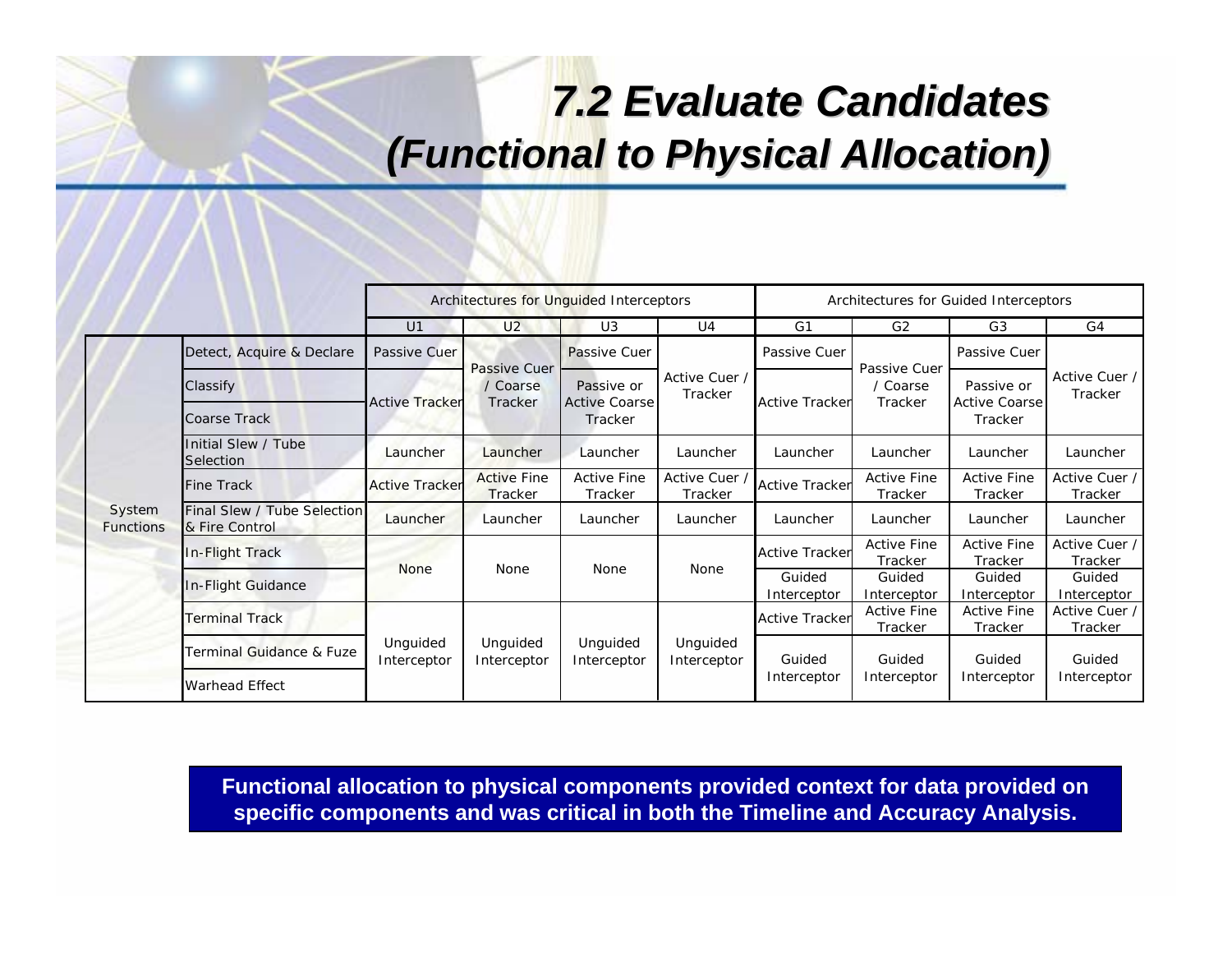## *7.2 Evaluate Candidates 7.2 Evaluate Candidates Timeline Analysis Timeline Analysis*



|               | Threat Launch Range            |                  | 1500.00                  | Meters                      |                                   |                                                                     |
|---------------|--------------------------------|------------------|--------------------------|-----------------------------|-----------------------------------|---------------------------------------------------------------------|
| <b>Threat</b> | Threat Average Velocity        |                  | 1500.00<br>Meters/Second |                             |                                   | Range vs Time                                                       |
|               | Time to impact Platform        |                  | 1.00                     | Seconds                     |                                   |                                                                     |
|               | Threat Time to Intercept Point |                  | 0.87<br>Seconds          |                             |                                   | 1600                                                                |
|               | Min Range to Defeat Threat     |                  | 200.00                   |                             | Meters                            | 1500                                                                |
|               | Interceptor Time to Min Range  |                  | 0.20                     | Seconds                     |                                   | 1400                                                                |
|               | Interceptor Average Velocity   |                  | 1000.00                  | Meters/Second               |                                   | 1300                                                                |
|               | <b>System Functions</b>        | Time<br>Function | rimeline                 | Threat Range<br>to Platform | Interceptor<br>Range to<br>Threat | 1200<br>1100<br>1000<br>900                                         |
|               | <b>Threat Launch</b>           | 0.000            | 0.00                     | 1500                        |                                   | 800<br>700                                                          |
| Cue           | Cue                            | 0.030            | 0.03                     | 1455                        |                                   | 600                                                                 |
|               | <b>Track Handoff</b>           | 0.000            | 0.03                     | 1455                        |                                   | 500<br>400                                                          |
| <b>Track</b>  | <b>Track Established</b>       | 0.030            | 0.06                     | 1410                        |                                   | 300                                                                 |
|               | Min Fire Control Time          | 0.000            | 0.06                     | 1410                        |                                   | 200<br>100                                                          |
|               | Margin                         | 0.607            | 0.67                     | 501                         |                                   | $\theta$                                                            |
| Launch        | Slew                           | 0.030            | 0.70                     | 456                         |                                   | 0.20<br>0.80<br>1.00<br>0.00<br>0.40<br>0.60<br>1.20<br><b>Time</b> |
|               | Stabilize                      | 0.030            | 0.73                     | 411                         |                                   |                                                                     |
| Intercept     | Initiate Interceptor           | 0.000            | 0.73                     | 411                         | 0                                 |                                                                     |
|               | Launch & Fly Out               | 0.200            | 0.93                     | 111                         | 200                               | 0.200<br>0.600<br>0.000<br>0.400<br>0.800<br>1.000<br>1.200         |
|               | Platform Defeat                | 0.073            | 1.00                     | 9.48E-13 273.33             |                                   | Time                                                                |
|               |                                |                  |                          |                             |                                   | <b>Pass Screen</b>                                                  |

**The results of the Functional Analysis and Allocation effort provided the basis for how time was to be calculated for each of the 10K plus systems to be evaluated.**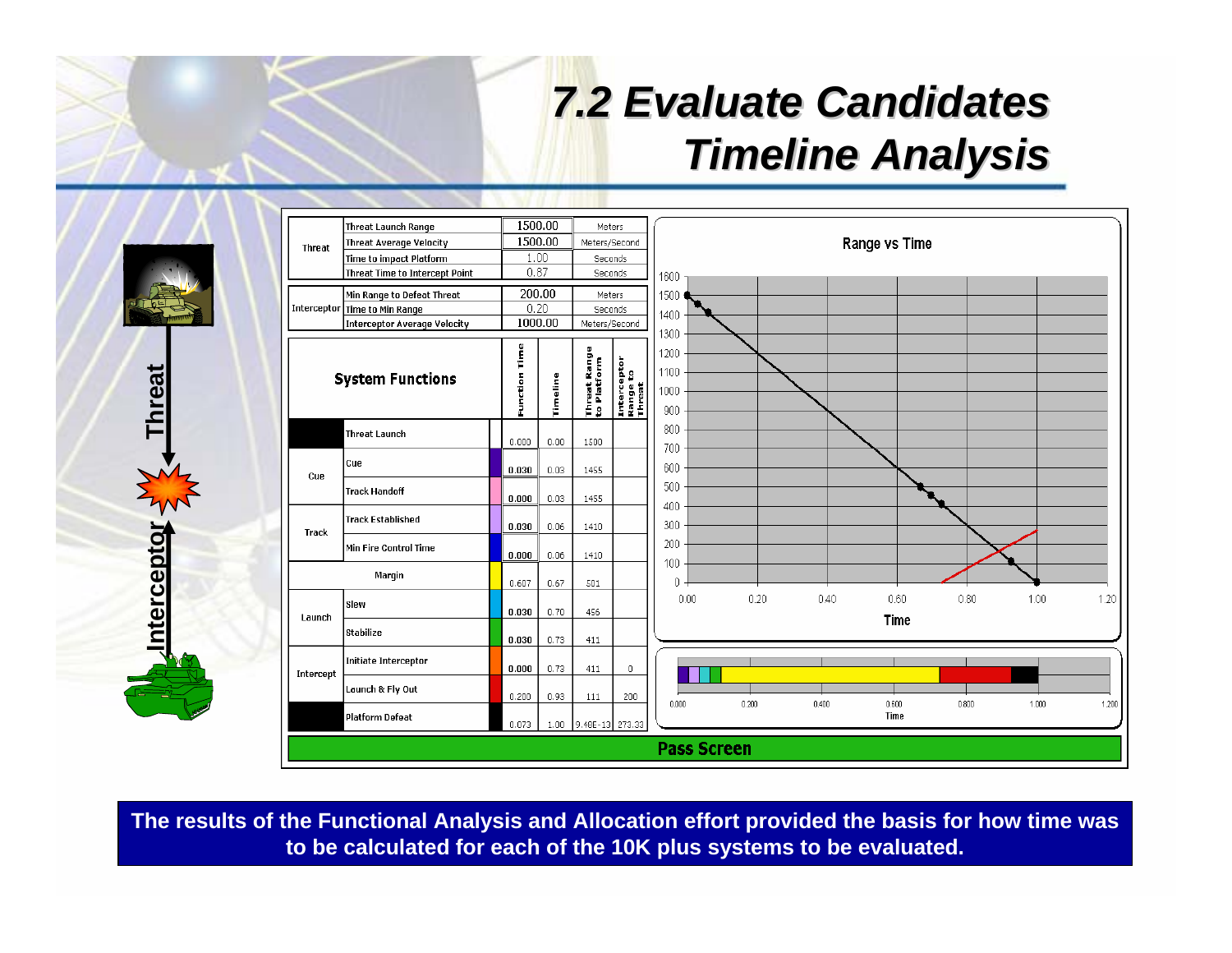### *7.2 Evaluate Candidates 7.2 Evaluate Candidates Interface Compatibility Analysis Interface Compatibility Analysis*

#### **SCORING INSTRUCTIONS**

| Level                          | <b>Component Compatibility Description</b>                                                                                       |  |                     |                |                 |  |  |
|--------------------------------|----------------------------------------------------------------------------------------------------------------------------------|--|---------------------|----------------|-----------------|--|--|
| 9                              | - Significant software integration with concurrently developed hardware.                                                         |  | Cue - Tra           |                |                 |  |  |
| 3                              | - Hardware and/or software interfaces defined and analyzed so complexity is                                                      |  |                     |                |                 |  |  |
| $\overline{1}$                 | - Software and/or hardware interfaces known but need to be revised with as                                                       |  |                     |                |                 |  |  |
| Ō                              | - Interfaces exist and no changes are required.                                                                                  |  |                     |                | Launch -        |  |  |
| Hardware interface c           |                                                                                                                                  |  |                     |                | Res             |  |  |
|                                | - Mechanical – envelope, attachment, obscuration, alignment                                                                      |  |                     |                |                 |  |  |
|                                | - Hydraulic and pneumatic - flow rates, pressures                                                                                |  |                     |                |                 |  |  |
|                                | - Mass - weight, moments of linertia, centers of gravity                                                                         |  |                     |                |                 |  |  |
|                                | - Environment - mechanical shock and vibration, particulate, ele-                                                                |  |                     |                |                 |  |  |
|                                | - Thermal - temperature limits, temperature control                                                                              |  |                     |                |                 |  |  |
|                                | - Electrical - signals, voltage, power                                                                                           |  |                     |                |                 |  |  |
|                                |                                                                                                                                  |  |                     |                |                 |  |  |
|                                | Software interface considerations include added requirements for                                                                 |  | Launch - Inter      |                |                 |  |  |
| - Data encryption and encoding |                                                                                                                                  |  |                     |                | Compatibility R |  |  |
|                                | - Data structures                                                                                                                |  |                     |                |                 |  |  |
|                                | - Data storage                                                                                                                   |  |                     |                |                 |  |  |
|                                | - Data transfer rates                                                                                                            |  |                     |                |                 |  |  |
|                                | - Data communication protocols                                                                                                   |  |                     | Interceptor 1  |                 |  |  |
|                                | - Data processing and algorithms                                                                                                 |  |                     | Interceptor 2  |                 |  |  |
|                                |                                                                                                                                  |  |                     | Interceptor 3  |                 |  |  |
|                                |                                                                                                                                  |  |                     | Interceptor 4  |                 |  |  |
| <b>Experties</b>               |                                                                                                                                  |  |                     | Interceptor 5  |                 |  |  |
| $\Omega$                       | No experties, Don't fill out scores for anything you have no expl                                                                |  |                     | Interceptor 6  |                 |  |  |
| 1<br>3                         | If you have seen a briefing on the technology or have only rece<br>If you have a working knowledge (understand underlying physid |  |                     | Interceptor 7  |                 |  |  |
| 9                              | If you are intimately involved in designing, developing, and or in                                                               |  | <b>Interceptors</b> | Interceptor 8  |                 |  |  |
|                                |                                                                                                                                  |  |                     | Interceptor 9  |                 |  |  |
|                                |                                                                                                                                  |  |                     | Interceptor 10 |                 |  |  |
|                                |                                                                                                                                  |  |                     | Interceptor 11 |                 |  |  |
|                                |                                                                                                                                  |  |                     | Interceptor 12 |                 |  |  |
|                                |                                                                                                                                  |  |                     |                |                 |  |  |



| Launch - Intercept<br><b>Compatibility Results</b> | $\overline{\phantom{0}}$<br>auncher | $\sim$<br>auncher | ∞<br>auncher | 4<br>auncher | 40<br>auncher | Õ<br>auncher | ∼<br>auncher |  |
|----------------------------------------------------|-------------------------------------|-------------------|--------------|--------------|---------------|--------------|--------------|--|
| Interceptor 1                                      | 1                                   | 1                 | 1            | 1            |               | 9            | o            |  |
| Interceptor 2                                      | 1                                   | o                 | $\Omega$     | 3            |               | 9            | 1            |  |
| Interceptor 3                                      | o                                   | $\overline{2}$    | 0            | 9            | 1             | 9            | 2            |  |
| Interceptor 4                                      | 1                                   | 1                 | 1            |              | 1             |              | 1            |  |
| Interceptor 5                                      | ο                                   | 4                 | 3            | 1            |               | 1            | 4            |  |
| Interceptor 6                                      | o                                   | Δ                 | 3            | 1            |               | 1            | 4            |  |
| Interceptor 7                                      |                                     | з                 | 9            | 3            | 3             | 0            | 3            |  |
| Interceptor 8                                      |                                     | 3                 | 9            |              | 3             |              | 3            |  |
| Interceptor 9                                      |                                     | 1                 | 9            | 3            | 1             | $\Omega$     | 1            |  |
| Interceptor 10                                     |                                     | з                 | 9            | 3            | 3             | 0            | 3            |  |
| Interceptor 11                                     |                                     | 1                 | 9            | 1            | 1             | 1            | 1            |  |
| Interceptor 12                                     |                                     | 1                 | <b>g</b>     | 1            | 1             | 1            | 1            |  |
| Interceptor 13                                     | ο                                   | 9                 | 9            |              | ο             |              | 3            |  |

Launchers

**Physical to Functional Allocations helped in determining what the interfaces would be and gave us a way to make subjective evaluations of their maturity**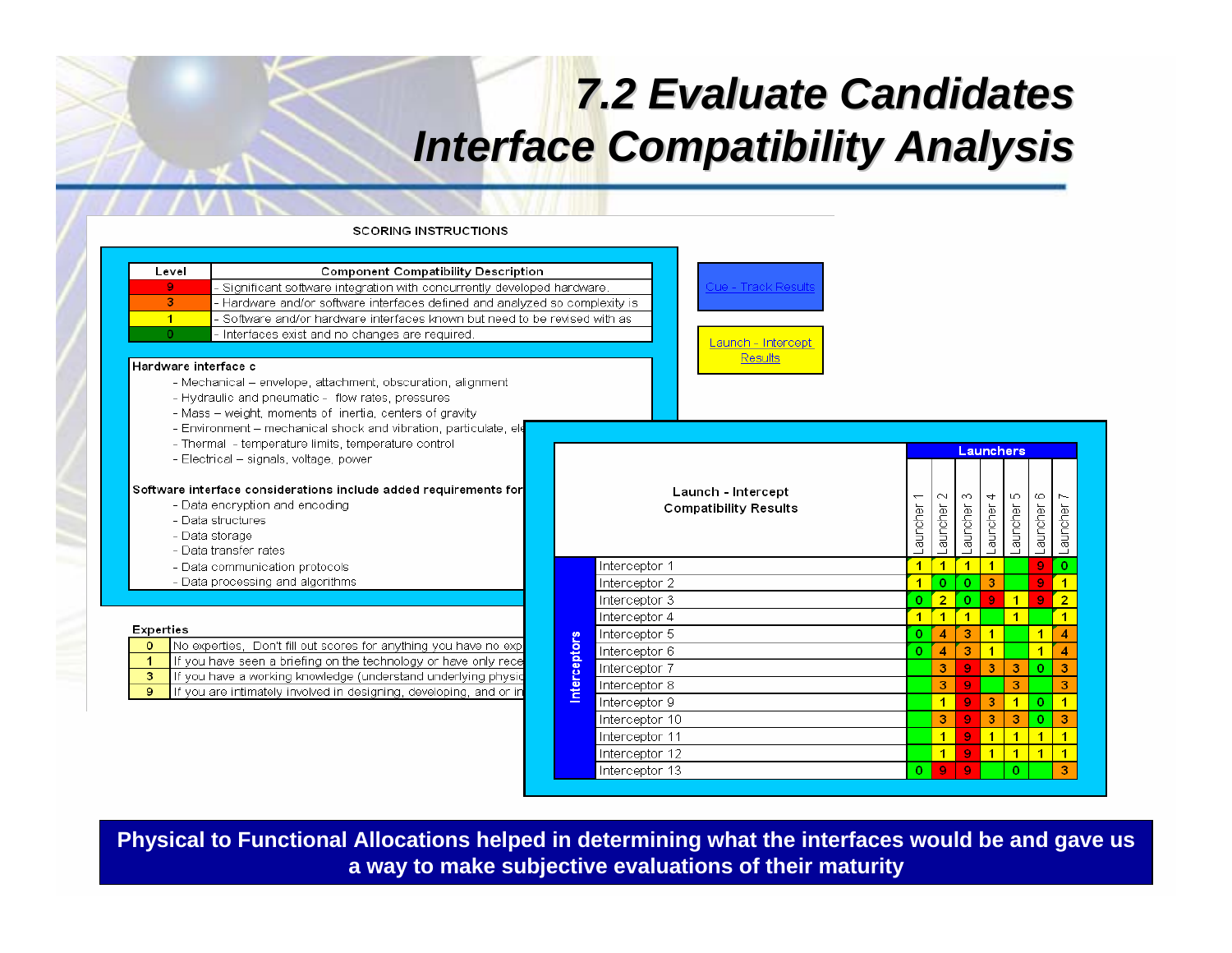#### *7.3 Define Alternatives 7.3 Define Alternatives*



**Physical to Functional Allocation allowed us to define the system configuration, system architecture, and principle of operation of each system analyzed.**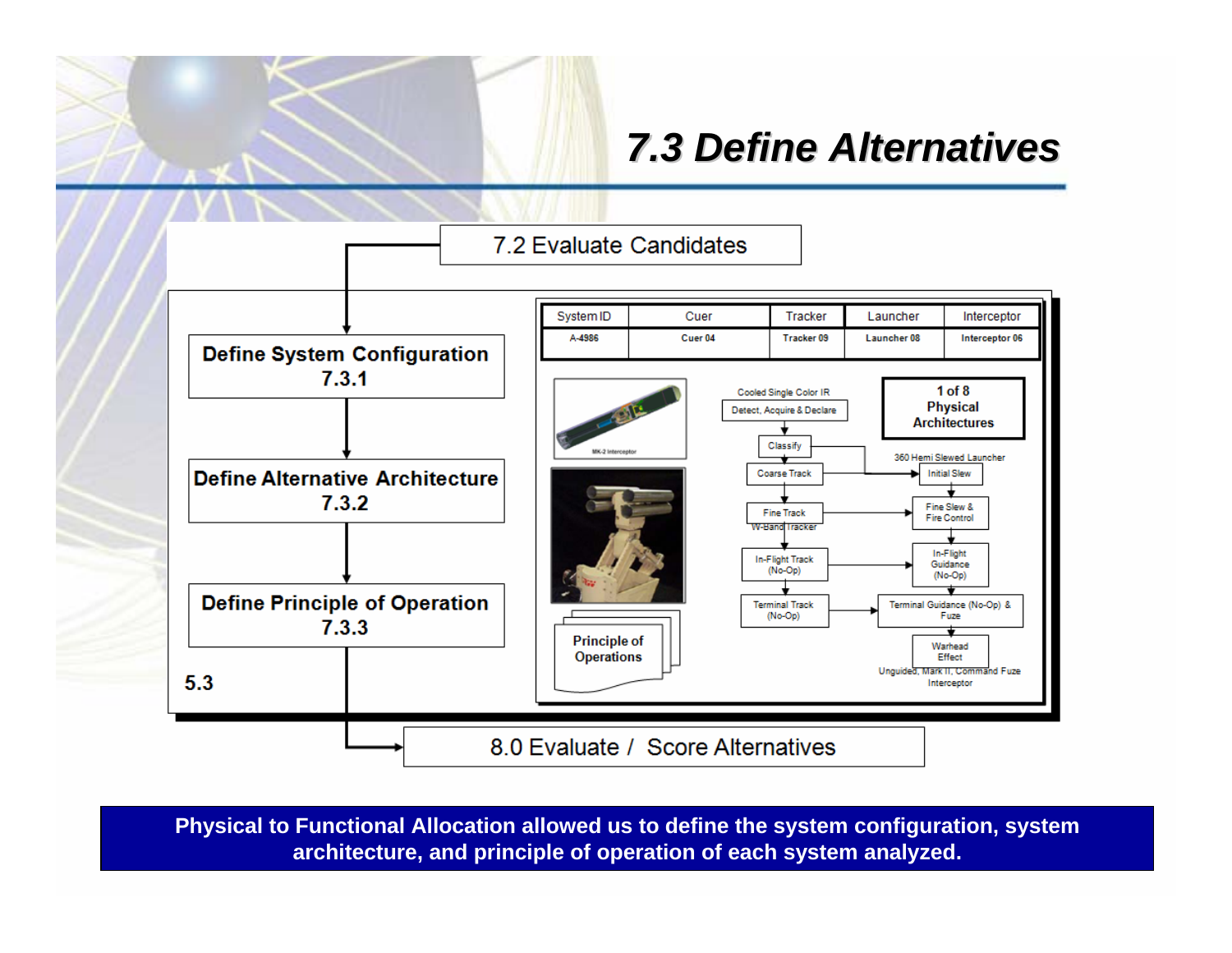#### *Tools Architecture Tools Architecture*

#### **Abstract Architecture**

- **Schematic Block Diagrams**
	- **Physical Architecture**
	- **Interfaces**
	- **Data Flow**
	- **Easy to Read**
	- **Hard to Maintain**

#### **Formal ArchitectureIDEF0, FFBD, EFFBD, Hierarchy**

- **Physical Architecture**
- **Functional Architecture**
- **Interfaces**
- **Data Flow**
- **Easy to Maintain**
- **Hard to Read**

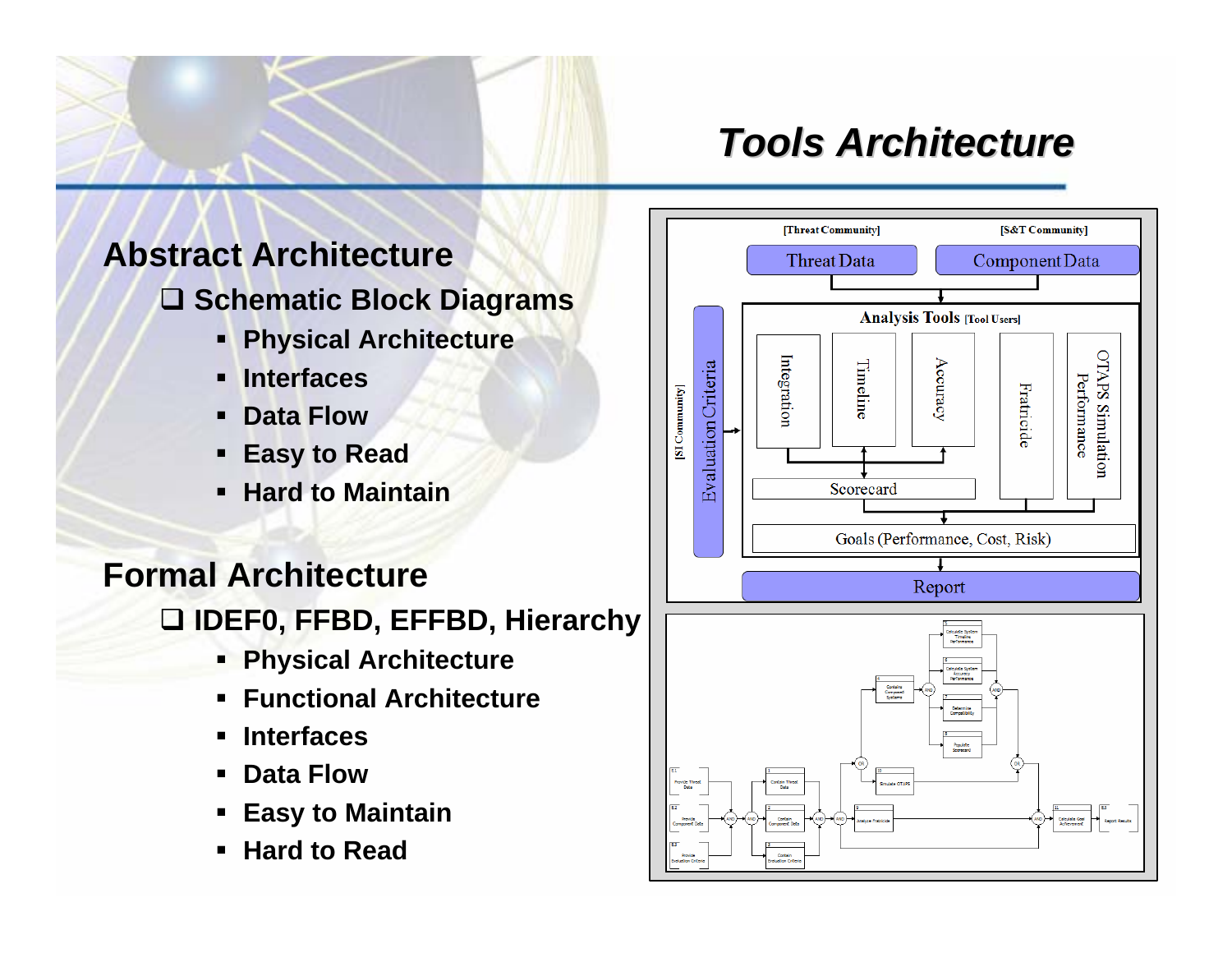#### *Schematic Block Diagram Schematic Block Diagram*



[Home](#page-21-0)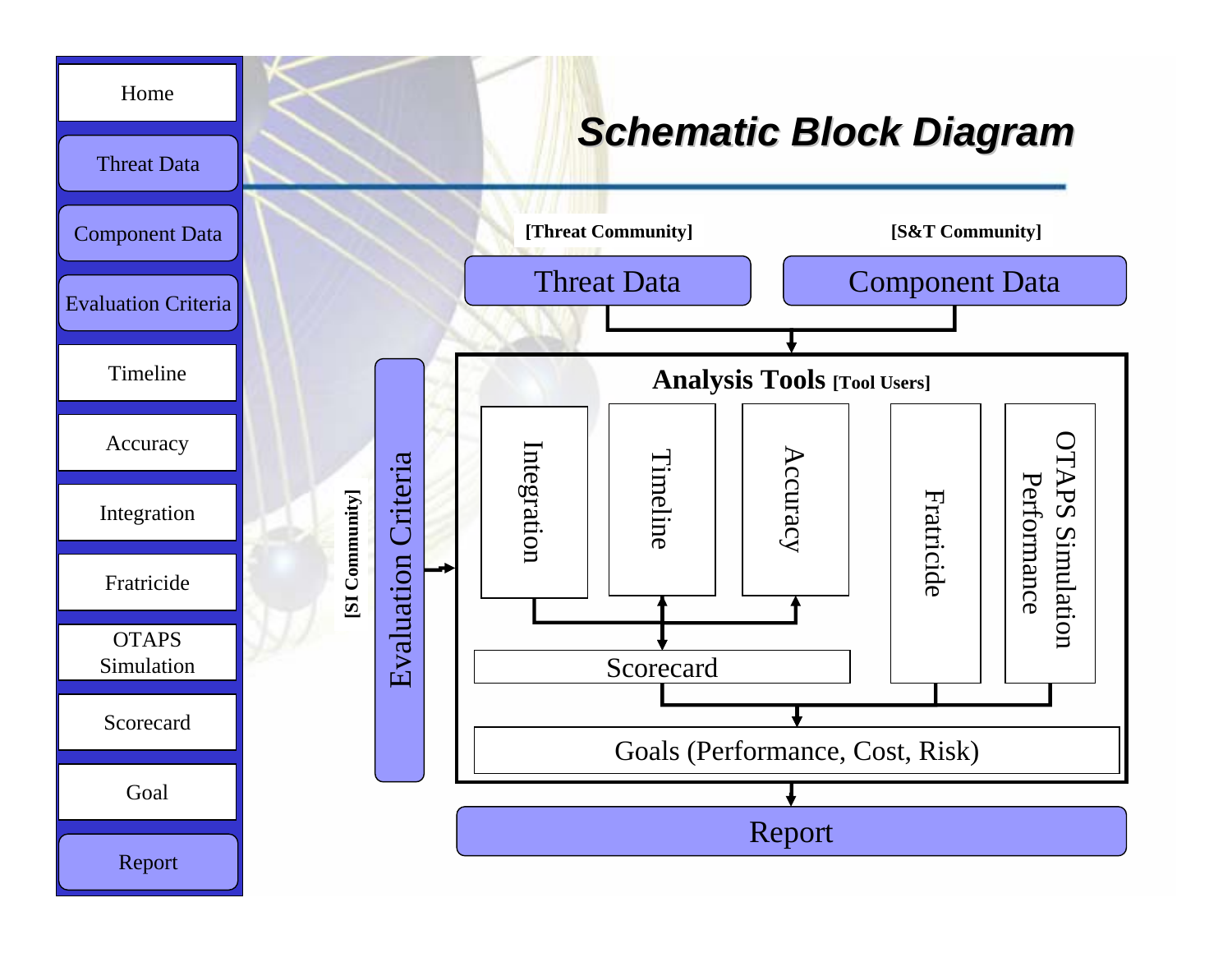#### **Perform APS Analysis** *Functional Flow Block Diagram (FFBD) Functional Flow Block Diagram (FFBD)*

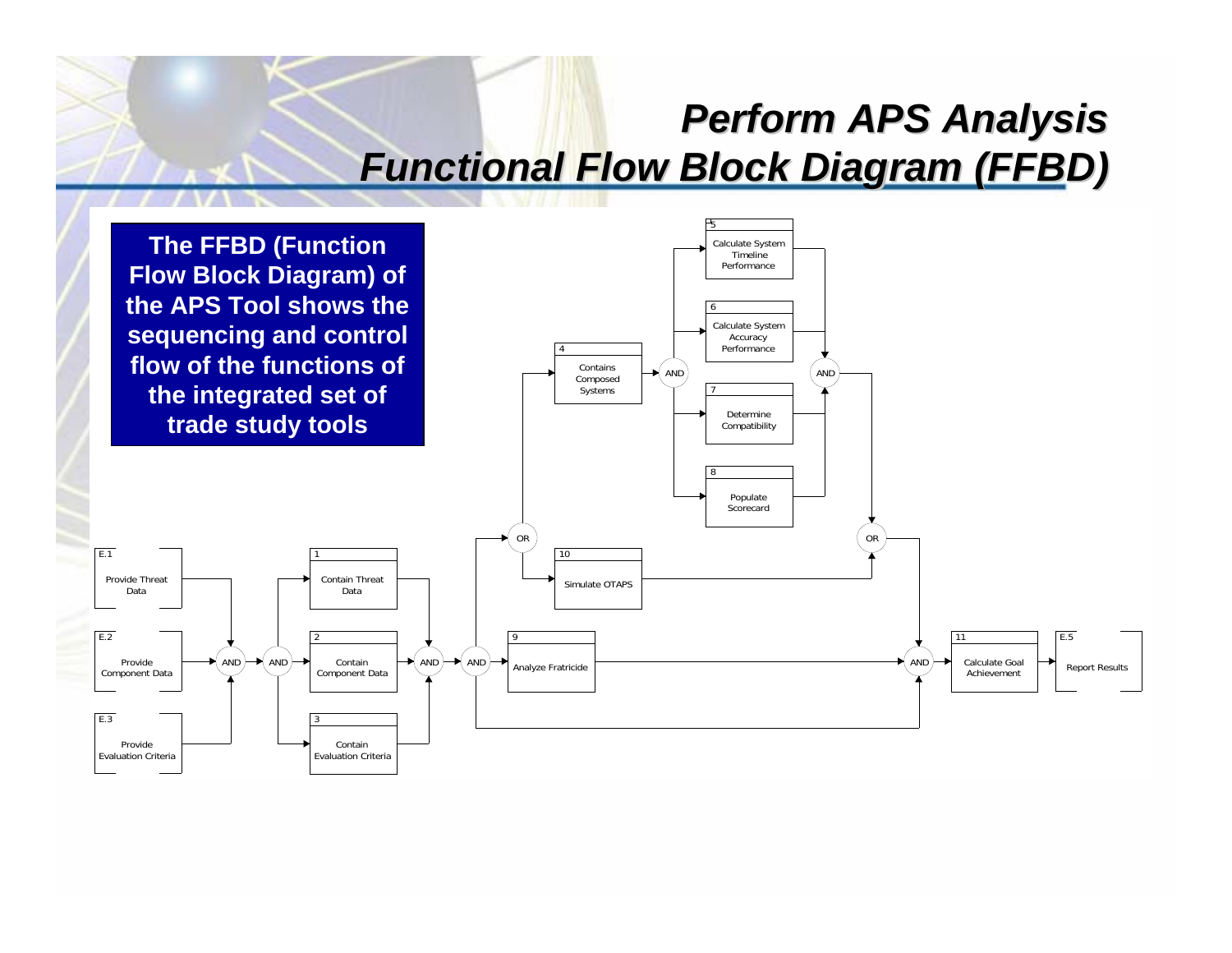#### *Hierarchy Diagram Hierarchy Diagram*



**The Hierarchy Diagram was a quick way to quickly capture all the Trade Study Tools and their Hierarchical relationships. These ultimately became the configuration items that were kept under version control.**